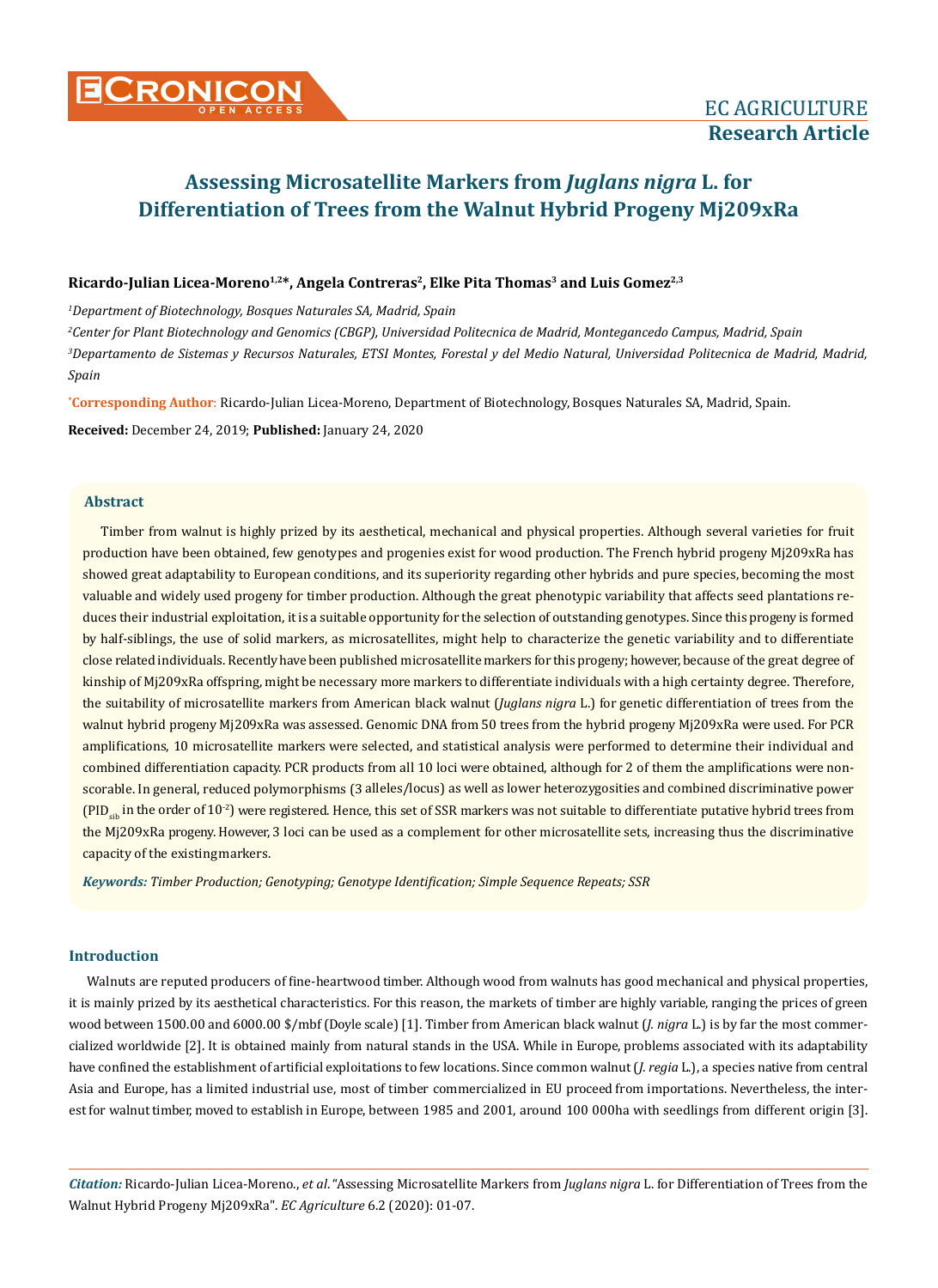Once there were available only varieties for fruit production, most of these exploitations were planted with unselected material [4], being reduced their commercial value.

During the early 80's of the last century, several initiatives started in Europe, with the main goal to assess genotypes and progenies for timber production [5]. From them, the offspring Mj209xRa, resulted of the mating between the Arizona black walnut Cre t de Cognin (*J. major* (Torrey) Heller) and, basically, the variety Franquete (*J. regia* L.) [6], has showed its great adaptability to the European conditions, as well as its superiority to other hybrid progenies and pure species, included the American black walnut [7-10]. Thus, thousand hectares of this hybrid progeny, mainly from seed materials, have been established across Europe for timber production. However, plantations from seed materials are affected by a high phenotypic variability, becoming then difficult their management, and reducing their industrial profitability.

Few is known about the genetic of the Mj209xRa progeny, and how can be managed the phenotypic variability that affect it. Therefore, the characterization of this variability might be considered an important step toward the creation of varieties for timber production, and the establishment of highly productive plantations. The first SSR genomic markers for the provenance Mj209xRa were recently published [11], allowing the identification and differentiation of random trees with a low probability of error. Since this progeny is affected by a high degree of kinship, the assessing of microsatellites from other sources might contribute to strength the classificatory capacity of the existing markers. Although it is difficult to know the effective number of loci needed for genetic differentiation of close related individuals, it has been determined that the most polymorphic loci produce more precise estimates of genetic distances [12]. In consequence, sets of loci with low polymorphisms might require a greater number of markers to increase their discriminative power. Using specific SSRs have been allowed to differentiate between random trees, even different lots, from Mj209xRa progeny; however, low allelic richness have been registered [11].

#### **Aim of the Study**

Thus, aimed to increase the pool of microsatellite markers useful to perform both studies and routine tasks for the hybrid progeny Mj209xRa, the discriminative capacity of some SSR markers from *J. nigra* L. was assessed.

#### **Materials and Methods**

#### **Plant materials**

Fifty (50) putative walnut trees from the hybrid progeny Mj209×Ra, from the selection program of Bosques Naturales S. A. (Spain) for timber production, were used. The seed trees were purchased from Payre nursery (L'Albenc, France) and planted in 1999 at Villanueva de la Vera municipality (Extremadura, Spain).

#### **Conditions for PCR amplification and genotyping**

Ten (10) primers designed for American black walnut [13] (Table 1) were assessed to determine their suitability for genotyping and genetic differentiation of trees from the Mj209xRa progeny. Fresh young leaves were collected from field growing trees and were individually grinded in liquid nitrogen and conserved at -80°C until their utilization. DNA extractions were performed with DNeasy Plant Mini kit (Qiagen). The quality of genomic DNA was assessed in agarose gel (0.8%, TBE buffer) and quantified by UV spectrophotometry (Nanodrop ND-1000, NanoDrop Technologies). For PCR amplifications, volumes of 10 μl, containing 1 μl 10× reaction buffer (1× was 75 mM Tris-HCl, pH 9, 50 mM KCl, 2 mM MgCl<sub>2</sub> and 20 mM (NH<sub>4</sub>)<sub>2</sub>SO<sub>4</sub>), 10 ng genomic DNA, 0.5 µM each primer, 200 µM each dNTP and 0.4 units Taq DNA polymerase (Biotools B&M Labs, Spain) were used. PCR amplifications were performed with an initial step of 5 minutes at 94°C, followed by 30 cycles of 94°C for 30s, 30s to the annealing temperature for each pair of primers and 72°C for 30s. Afterwards, an additional extension step was performed to 60°C for 45 minutes [14]. The first evaluation of amplifications was performed in agarose gels (Metaphor 3%), being selected 17 trees for this purpose. For the final adjustment and genotyping, forward primers were labelled with fluorophores 6-FAM, PET, VIC and NED (Applied Biosystems, USA) and PCR products were fractionated by capillary electrophoresis using an ABI 3730 Analyser (Applied Biosystems). Fragment sizes were assessed with the Peak Scanner 1.0 software (Applied Biosystems). To ensure consistent results, three amplifications per sample were performed.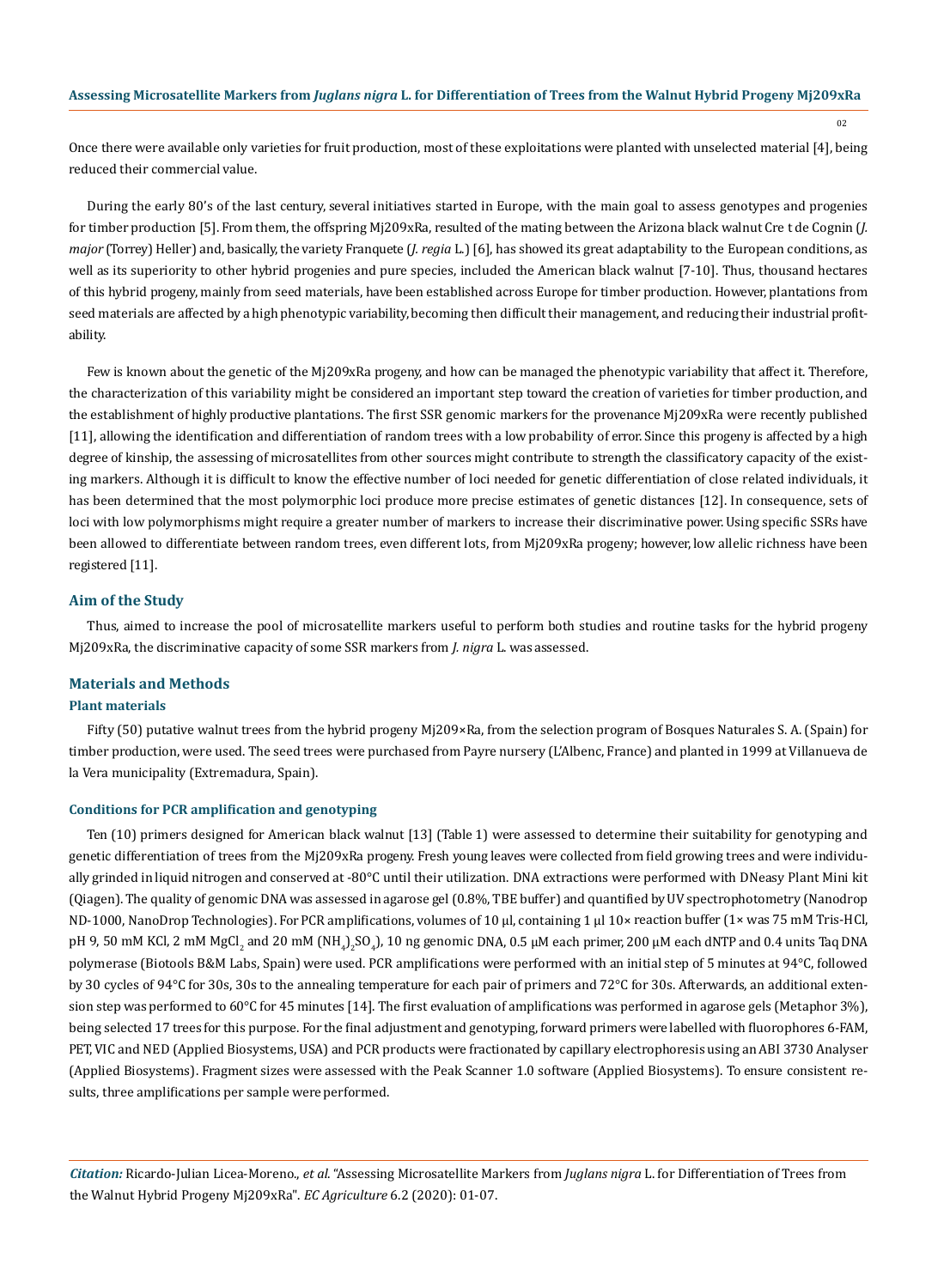#### **Statistical analysis**

Estimation of the number of alleles per locus, the allelic frequencies, the observed and the expected heterozygosity and the unbiased or random probability of identity (PID) and the same probability for siblings (PID<sub>ab</sub>) were calculated using IDENTITY 1.0 software [15]. As the PID to match two identical unrelated trees is lower than the PID<sub>sib</sub> [16,17], the use of PID is a clear over estimator of the real discriminative capacity of markers for the Mj209×Ra progeny, formed by half-siblings; whereas the PID<sub>sib</sub> can be considered a conservative estimator. Nevertheless, PID<sub>sib</sub> could be considered a closer expression of the real differentiation capacity than PID [17].

A dissimilarity matrix for the sample formed by 50 trees was constructed using DARwin software, version 6.0.17 [18]. The properties of the matrix were calculated and a hierarchical tree was generated by the unweighted neighbor joining (UNJT) method. Data were bootstrapped 100 times to obtain the consensus tree.

#### **Results and Discussion**

Despite PCR products from all loci were obtained, two of markers showed altered amplification profiles. In a first approach, locus WGA142 consistently rendered more than 3 bands for all genotypes. Whereas WGA033, after the labelling with fluorophores, not showed peaks in the expected allelic ranges. Therefore, these loci were discarded to continue with genotyping. The adjustment of conditions also included the determination of the minimal quantity of DNA for amplifications (10 ng), as well as the optimal annealing temperature for each primer, although for loci WGA004, WGA033, WGA082 [19], and WGA090 [14] those reported in the original papers were used.

| Locus         | Primer Sequence $5' \rightarrow 3'$ <sup>(a)</sup> | <b>Species</b>    | <b>Authors</b>                  | Length (bp) | <b>Temperature</b><br>(C) | Sum of the<br><b>Reported</b> |
|---------------|----------------------------------------------------|-------------------|---------------------------------|-------------|---------------------------|-------------------------------|
| <b>WGA004</b> | F: TGTTGCATTGACCCACTTGT                            | J. nigra          | Woeste., et al.<br>(2002)       | 241         | 45                        | (4(8) <sup>b</sup>            |
|               | R: TAAGCCAACATGGTATGCCA                            |                   |                                 |             |                           |                               |
| <b>WGA033</b> | F: TGGTCTGCGAAGACACTGTC                            |                   | Woeste., et al.<br>(2002)       | 230         | 45                        | 11(9)                         |
|               | R: GCATCGTCATTACCTGCTCA                            | J. nigra          |                                 |             |                           |                               |
| <b>WGA082</b> | F: TGCCGACACTCCTCACTTC                             |                   | Woeste., et al.<br>(2002)       | 175         | 45                        | 11(9)                         |
|               | R: CGTGATGTACGACGGCTG                              | J. nigra          |                                 |             |                           |                               |
| <b>WGA090</b> | F: CTTGTAATCGCCCTCTGCTC                            |                   | Victory., et al.<br>(2006)      | $132 - 190$ | 55                        | 28 (1250)                     |
|               | R: TACCTGCAACCCGTTACACA                            | J. nigra          |                                 |             |                           |                               |
| <b>WGA142</b> | F: CATATTCCCGGTGATTTTGG                            | Several species   | Ross-Davis and<br>Woeste (2008) | $128 - 218$ | 60                        | 107 (486)                     |
|               | R: TGACCACAAATCGGAGATGA                            | from Juglandaceae |                                 |             |                           |                               |
| <b>WGA147</b> | F: TGGAACTTGTTCTGTGCGAG                            | Several species   | Ross-Davis and                  | $171 - 221$ | 60                        | 69 (486)                      |
|               | R: CCGAGTCCCCTTCACATCTA                            | from Juglandaceae | Woeste (2008)                   |             |                           |                               |
| <b>WGA148</b> | F: GGTGAACTCCCATAGGGGTA                            | Several species   | Ross-Davis and                  | $230 - 282$ | 60                        | 73 (486)                      |
|               | R: CCAATGCTACTTGCAGAACC                            | from Juglandaceae | Woeste (2008)                   |             |                           |                               |
| <b>WGA204</b> | F: GGGTCTCGCCTTCTTTTCTT                            | Several species   | Ross-Davis and                  | $166 - 200$ | 60                        | 74 (486)                      |
|               | R: CACAGAGAGAAGCACGGGTA                            | from Juglandaceae | Woeste (2008)                   |             |                           |                               |
| <b>WGA221</b> | F: CGACTGCGAAGCCTTTGTAT                            | Several species   | Ross-Davis and                  | $204 - 247$ | 60                        | 54 (486)                      |
|               | R: TGGGCATCACACCTACGTTA                            | from Juglandaceae | Woeste (2008)                   |             |                           |                               |
| <b>WGA256</b> | F: TGAAGACAACAAAACTGCGC                            | Several species   | Ross-Davis and                  |             | 60                        | 91 (486)                      |
|               | R: CCGGCATTGTTTCTGAAAAT                            | from Juglandaceae | Woeste (2008)                   | $205 - 249$ |                           |                               |

*Table 1: Information of the selected primers according to the first time that they were reported.*

*a : F = Forward Primer; R = Reverse Primer.*

*b : In parenthesis, the number of individuals assessed.*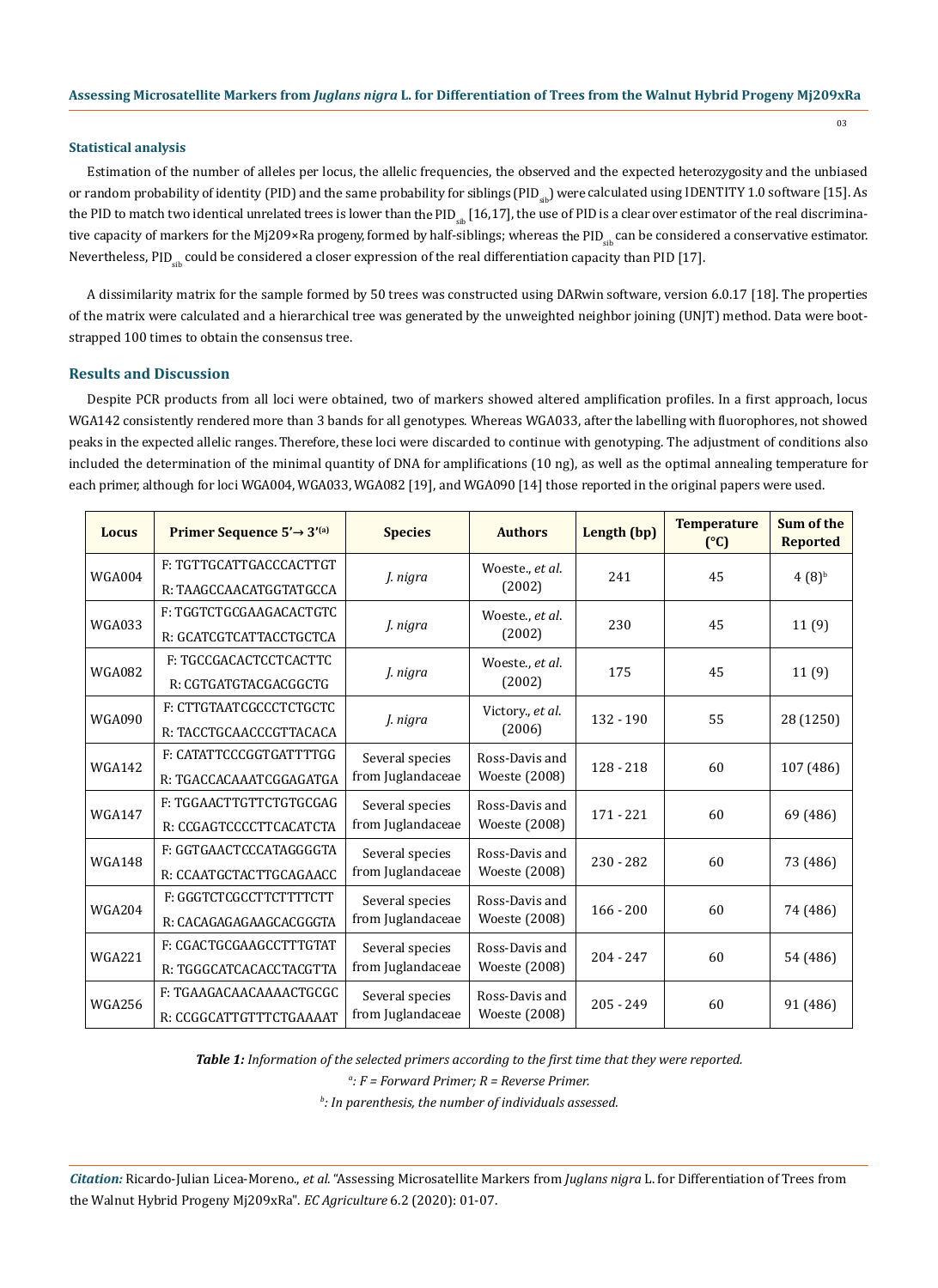The observed heterozygosity showed great variations (Table 1). Three loci (WGA090, WGA147 and WGA148) were completely homozygous; while markers WGA082 and WGA221 had values of  $H_{obs}$  close to 0.50, probably conditioned by the combined presence of highly frequent alleles (> 0.50) with rare alleles (< 0.1). Although markers WGA004 and WGA256 also bear putative rare alleles, allelic frequencies below 0.50 assure high values for the expected and the observed heterozygosity. Whereas for locus WGA204, although the allele 176 was present in all genotypes (frequency 0.50), the observed heterozygosity was the highest registered; suggesting that this allele is present in only one of parent.

| Locus         | A              | Size $(bp)^a$ | AF <sup>b</sup> | $H_{Exp}$ - $H_{Obs}$ | <b>PID</b>              | PID <sub>Sib</sub>      |
|---------------|----------------|---------------|-----------------|-----------------------|-------------------------|-------------------------|
| $WGA040*$     | 3              | 231-261       | $0.013 - 0.470$ | $0.617 - 0.940$       | 0.223                   | 0.532                   |
| <b>WGA082</b> | $\overline{4}$ | 171-189       | 0.020-0.560     | 0.598-0.420           | 0.221                   | 0.557                   |
| <b>WGA090</b> | 2              | 134-180       | 0.480-0.520     | 0.500-0.000           | 0.375                   | 0.657                   |
| <b>WGA147</b> | 2              | 183-191       | 0.120-0.880     | $0.211 - 0.000$       | 0.645                   | 1.105                   |
| WGA148        | 2              | 247-261       | 0.500-0.500     | $0.500 - 0.000$       | 0.375                   | 0.656                   |
| WGA204        | 3              | 168-187       | 0.250-0.500     | $0.625 - 1.000$       | 0.211                   | 0.525                   |
| $WGA221*$     | 3              | 227-234       | 0.070-0.670     | $0.496 - 0.440$       | 0.304                   | 0.680                   |
| <b>WGA256</b> | 5              | 224-289       | 0.020-0.280     | 0.757-0.960           | 0.103                   | 0.405                   |
| A             | 24             |               |                 |                       | $2.9387 \times 10^{-5}$ | $2.0435 \times 10^{-2}$ |

*Table 2: Overall allelic richness (A), allelic size, allelic frequency (AF), frequency of null alleles (N), expected (H<sub>Exp</sub>) and observed (HObs) heterozygosity, random probability of identity (PID) and for siblings (PIDSib) of 8 SSR loci assessed in 50 individual trees of Mj209×Ra progeny. a: Range of alleles. b: Lowest and uppermost frequencies. \*: Locus bearing null alleles.*

Most of loci amplified in all 50 individuals assessed. The exception was markers WGA004 and WGA221, once their PCR products for 1 (D13) and 2 trees (D18 and D34), respectively, were not obtained. Hence, a total of 24 different alleles were observed, averaging 3 alleles/ locus. A higher polymorphism was recorded for the same 50 trees using 8 of loci designed for this progeny, registering 13 more alleles (37) and 4.2 alleles/locus in average [11]; revealing some limitations of markers from *J. nigra* L. for genotyping and differentiation of trees from Mj209xRa progeny.

Different polymorphisms were registered for all loci, ranging from the dimorphic markers (WGA090, WGA147, and WGA148) to those with 4 (WGA082) and 5 alleles (WGA256). For similar size samples from pure species, higher allelic richness has been recorded using a variable number of markers from the *J. nigra* library [19]. In *J. regia* L., for a sample formed by 44 genotypes, have been registered up to 74 alleles with 14 of these microsatellites [20]; while for *J. cinerea* L. [13] and *J. nigra* L. [14] were observed in average 13 and 23 alleles, respectively. In general, there was a low allelic richness for the target hybrid sample with the 8 loci assessed, averaging 3 alleles/locus. This result shows a reduced possibility to use this set for the genetic differentiation of random trees from the hybrid Mj209xRa, as was also reflected in the high values calculated for PID (10<sup>-5</sup>) and PID<sub>sib</sub> (10<sup>-2</sup>). For natural populations of animals, was suggested that a PID in the order of  $10<sup>2</sup>$  might be reasonable low to differentiate individuals [17]. However, for close related populations, lower PIDs might be necessaries, as was demonstrated in dendrogram (Figure 1).

After the construction of the dissimilarity matrix, 1225 values were calculated, ranging the distances from 0 to 0.9375, with a mean distance between genotypes of 0.40429. Whereas genotype D13 registered the greatest differences (above 0.50) regarding most of trees (44 out of 50); DA and D49 as well as D50 and D23 showed the same allelic profiles, respectively. Even though the putative hybrids were classified in 3 main clusters ( $r = 0.869$ ).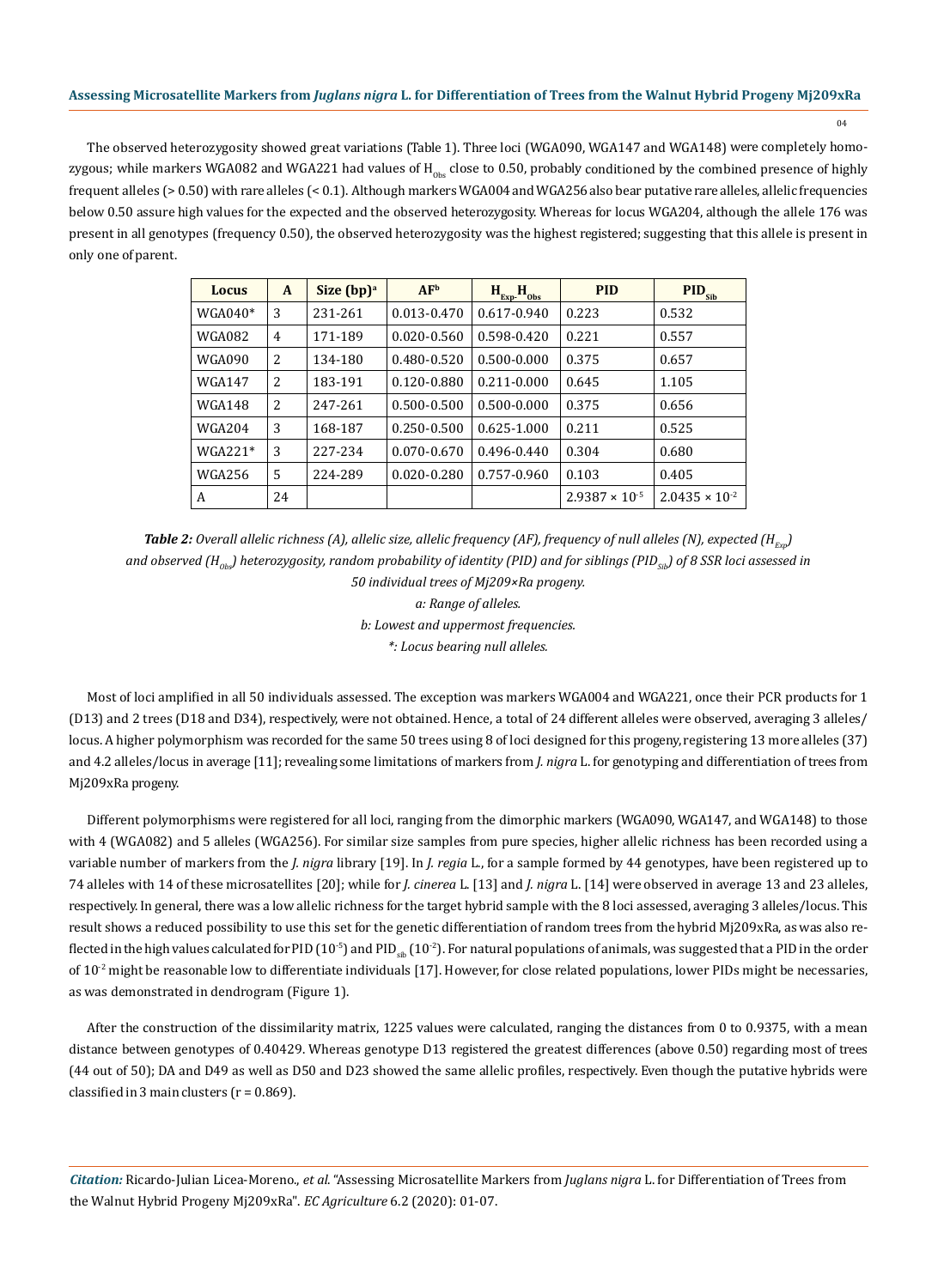



*Figure 1: Unweighted neighbor joining dendrogram based on the dissimilarity distances of the allelic profiles of each individual tree. Cophenetic correlation (r) 0.869.*

For free-ranging bears have been determined that 4 to 6 loci are required in practice to declare a match between random individuals [16]. Considering that the hybrid progeny Mj209xRa was obtained from the addressed mating of only a female parent (Mj209) and likely few unknown male parents, the probability to find trees with the same allelic profiles would be higher; making then necessary the use of a higher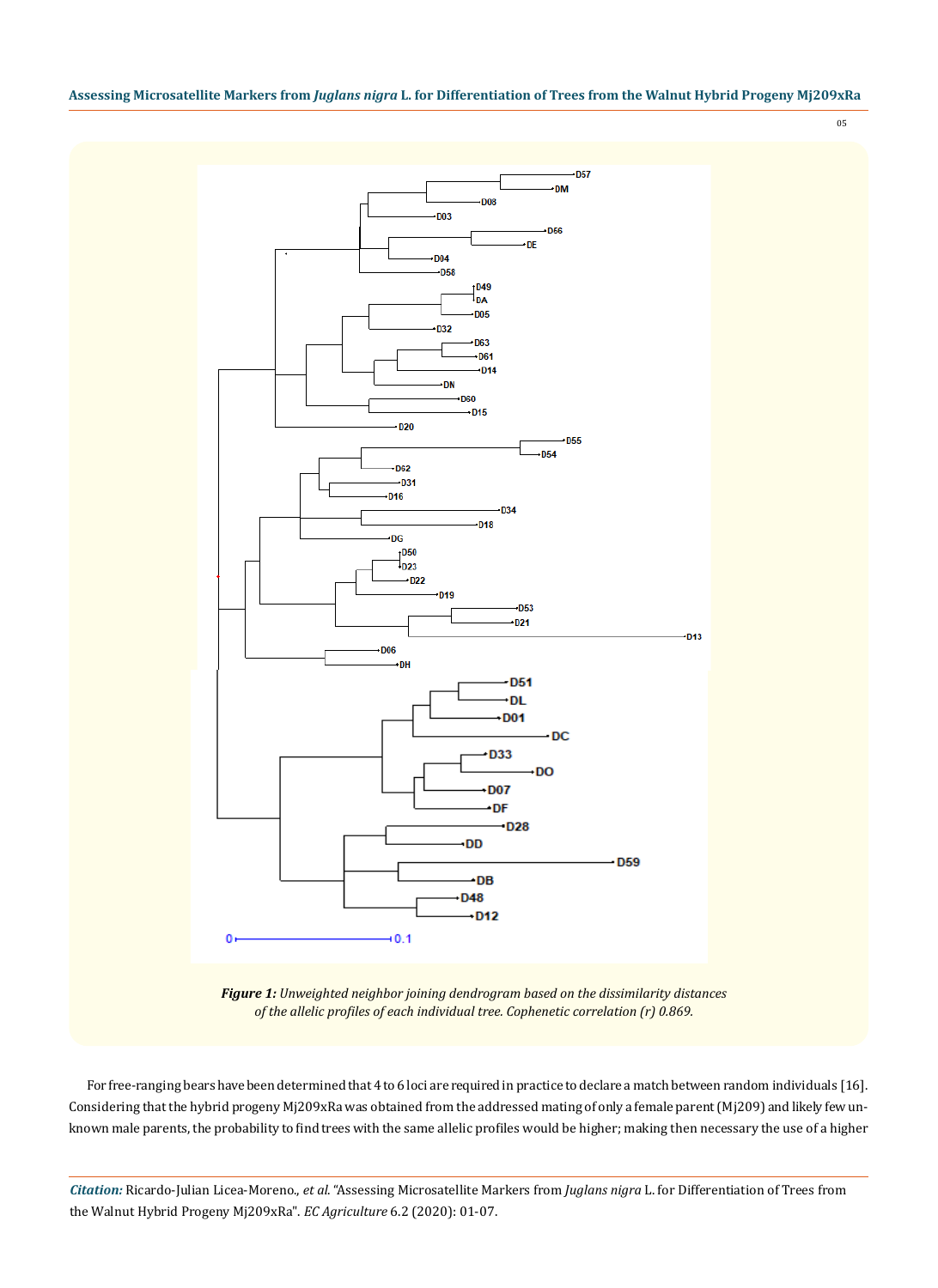number of loci (> 6) to differentiate two random trees with a reasonably high certainty. In natural close-related populations of *Petunia*, was found that 14 EST-SSR were necessary to discriminate among 4 wild taxa [21]; whereas for *J. hopeiensis* Hu was necessary the use of up to 25 microsatellite markers to perform genetic studies in natural populations from this species [22].

In a simulation (data not shown), loci WGA004, WGA204 and WGA256 were added to the eighteen loci specifically designed for Mj209xRa progeny [11]. Using the same 50 trees, the PID<sub>sib</sub> was reduced from 10<sup>-7</sup> to 10<sup>-6</sup>; being thus effectively augmented the differentiation capacity because of the joint use of 21 markers.

## **Conclusion**

The transferability of SSR markers depends of several factors as the grade of relationships between the target sample and the species for which these were designed; the genetic structure of assessed population; as well as the number of available and/or used markers, amongst the most important. The results here presented have showed that, although markers from American black walnut are useful for genotyping trees from Mj209xRa progeny, have limitations for their genetic differentiation probably because the high degree of kinship of this progeny. However, three of these markers can be used as a complement for the loci specifically designed for the hybrid Mj209xRa. Because of the importance of the walnut progeny Mj209xRa for timber production, it might be profitable to assess the functionality of more markers from other sources.

# **Conflict of Interest**

The authors have declared that no competing interests exist.

#### **Funding**

This research was supported by Bosques Naturales S.A. (Spain) and conducted in collaboration with the Center for Plant Biotechnology and Genomics (CBGP, Spain) and the ETSI Montes, Forestal y del Medio Natural, Universidad Polite cnica de Madrid (Spain) through an institutional agreement.

#### **Bibliography**

- 1. Wiedenbeck J., *et al*[. "Defining hardwood veneer log quality attributes". General Technical Report NE-313. Newtown Square, PA: US](https://www.fs.fed.us/ne/newtown_square/publications/technical_reports/pdfs/2004/ne_gtr313.pdf) [Department of Agriculture, Forest Service, Northeastern Research Station \(2004\): 36.](https://www.fs.fed.us/ne/newtown_square/publications/technical_reports/pdfs/2004/ne_gtr313.pdf)
- 2. [Cassens DL. "Factors affecting the quality of walnut lumber and veneer". Proceedings of the 6](https://www.nrs.fs.fed.us/pubs/gtr/gtr_nc243/gtr_nc243_161.pdf)<sup>th</sup> Walnut Council Research Symposium. [Black Walnut in a New Century. Lafayette, EUA \(2004\): 161-167.](https://www.nrs.fs.fed.us/pubs/gtr/gtr_nc243/gtr_nc243_161.pdf)
- 3. [Ducci F and Malvotti ME. "Recent developments in the selection and breeding programme on Juglans spp. in Italy". Cost Action E42](http://www.valbro.uni-freiburg.de/pdf/juglans_in_italy.pdf) [Growing Valuable Broadleaved Tree Species. WG1 Workshop on Genetics Leuven, Belgium \(2006\).](http://www.valbro.uni-freiburg.de/pdf/juglans_in_italy.pdf)
- 4. Fady B., *et al*[. "Walnut demonstrates strong genetic variability for adaptive and wood quality traits in a network of juvenile field tests](https://link.springer.com/article/10.1023/A:1022939609548) across Europe". *New Forests* [25.3 \(2003\): 211-225.](https://link.springer.com/article/10.1023/A:1022939609548)
- 5. Jay-Allemand C., *et al*. "Walnut trees for woodland use in Mediterranean countries: current situation and prospects". *FAO Nucis Newsletter* 5 (1996): 10-13.
- 6. Becquey J. "Les noyers a bois. Fore t prive e française". In: Les guides du sylviculteur. Troise me Edition (1997): 144.
- 7. Paris P., *et al*[. "Primi risultati di prove comparative d'accessioni europee di noce da legno". Atti del III Congresso Nazionale SISEF"](https://www.researchgate.net/publication/328149744_Primi_risultati_di_prove_comparative_d)  [Alberi e Foreste per il Nuovo Millennio", Viterbo \(2001\): 15-18.](https://www.researchgate.net/publication/328149744_Primi_risultati_di_prove_comparative_d)
- 8. Aleta N., *et al*[. "Characterization of the agroforestry performance of 12 walnut \(Juglans sp.\) genotypes grown in two locations of Cata](http://revistas.inia.es/index.php/fs/article/viewFile/786/783)lonia". *Forest Systems* [12.1 \(2003\): 39-50.](http://revistas.inia.es/index.php/fs/article/viewFile/786/783)
- 9. [Clark J and Gabriel H. "Walnut hybrids in the UK: fastgrowing quality hardwoods".](https://www.researchgate.net/publication/235710730_Walnut_hybrids_in_the_UK_fast_growing_quality_hardwoods) *Quarterly Journal of Forestry* 104.1 (2010): 43-46.